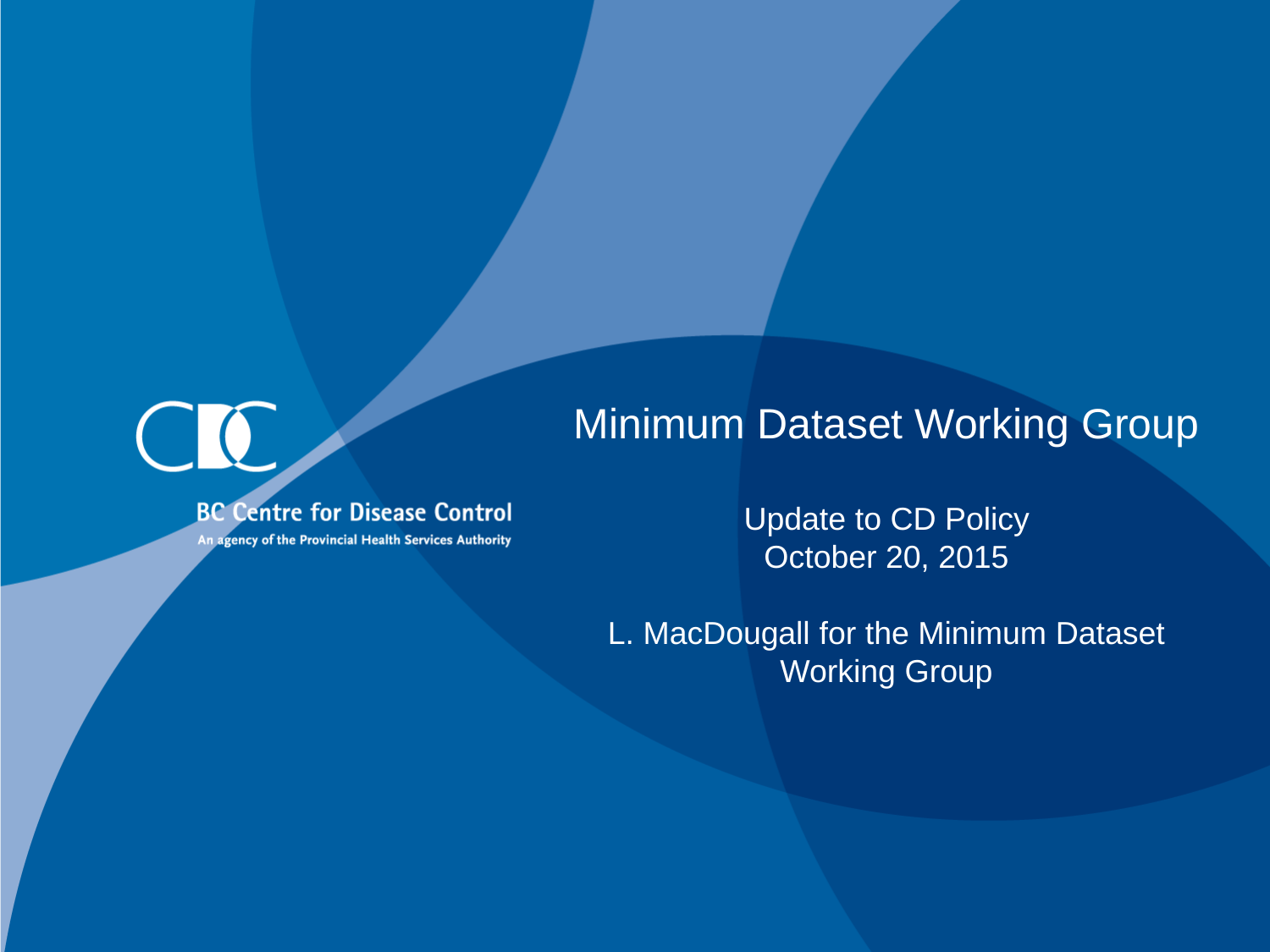# **Working Group Objectives**

- Propose a development and approval process for establishing the minimum dataset collected for each disease / disease grouping
- Develop a tool for documenting the diseasespecific minimum dataset
- Define data elements common to all diseases
- Define a schedule for review of all the existing provincial case report forms

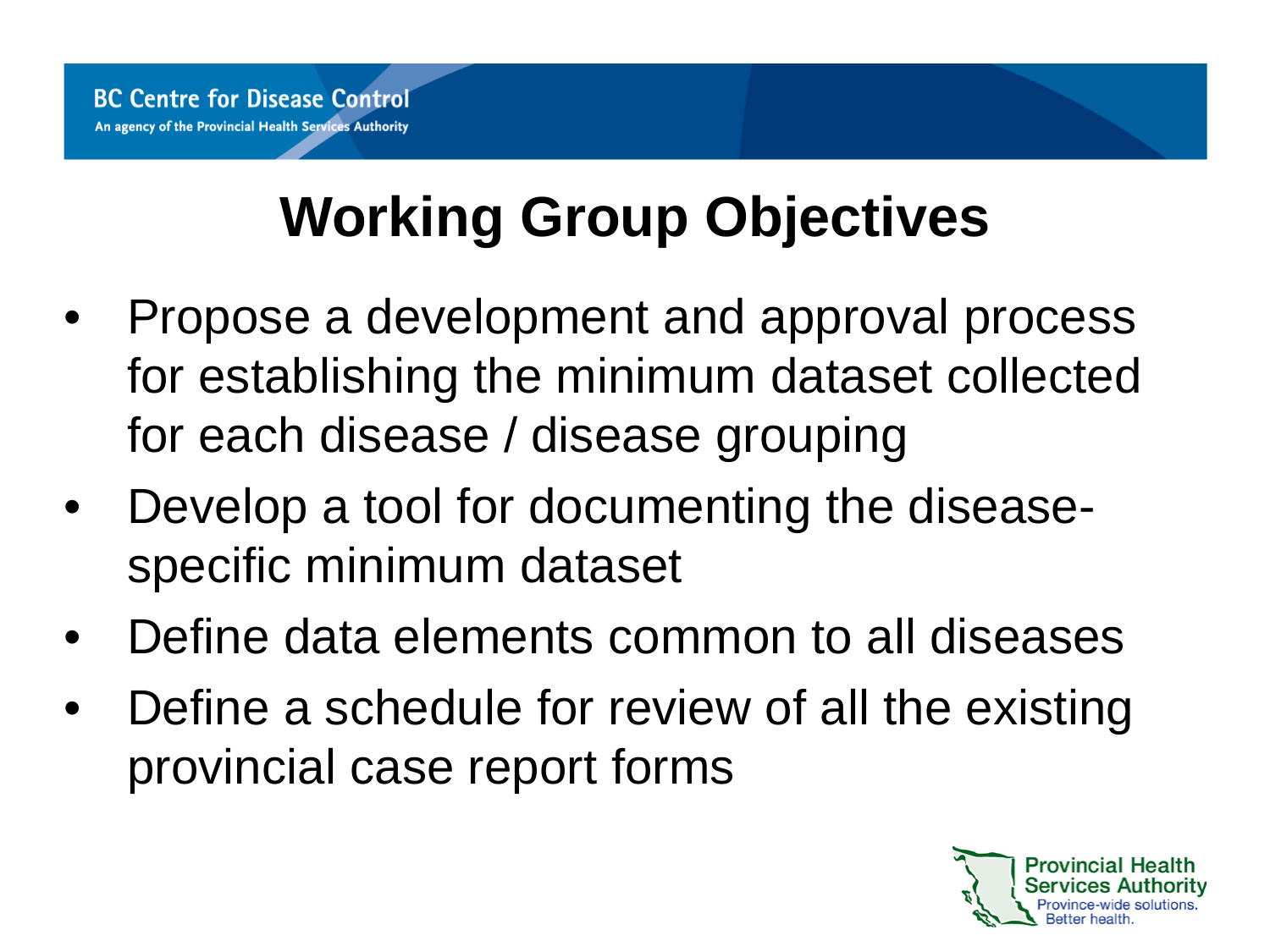**BC Centre for Disease Control** An agency of the Provincial Health Services Authority

## **Provincial Case Report Form Development and Approval Process**

Step 1

**Establish Working Group** 

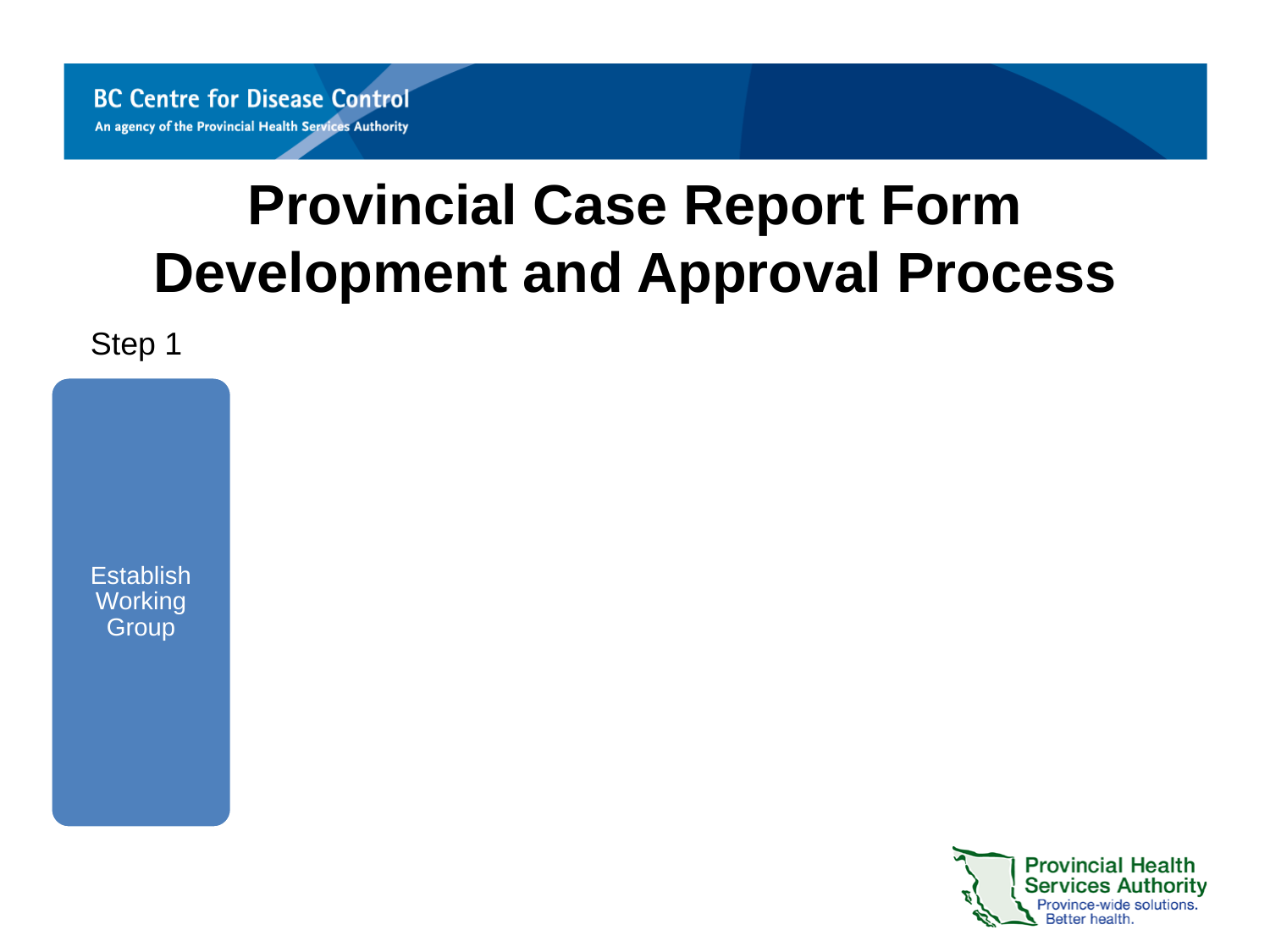## **Working Group**

- Recommend that existing groups be leveraged or augmented where possible (e.g. enteric policy WG, STIBBI)
- Minimum composition:
	- 1 representative from each Health Authority, including FNHA
	- 1 representative from BCCDC
	- Among the group, at least one member should be a Medical Health Officer, epidemiologist, public health nurse and/or EHO.
	- End users of the provincial case report forms should be consulted in the process, if different from the above (e.g. GPs).
- Optional:
	- Groups may seek consultation from BCPHMRL medical microbiologists on laboratory variables, as needed, and from MOH staff, where appropriate.

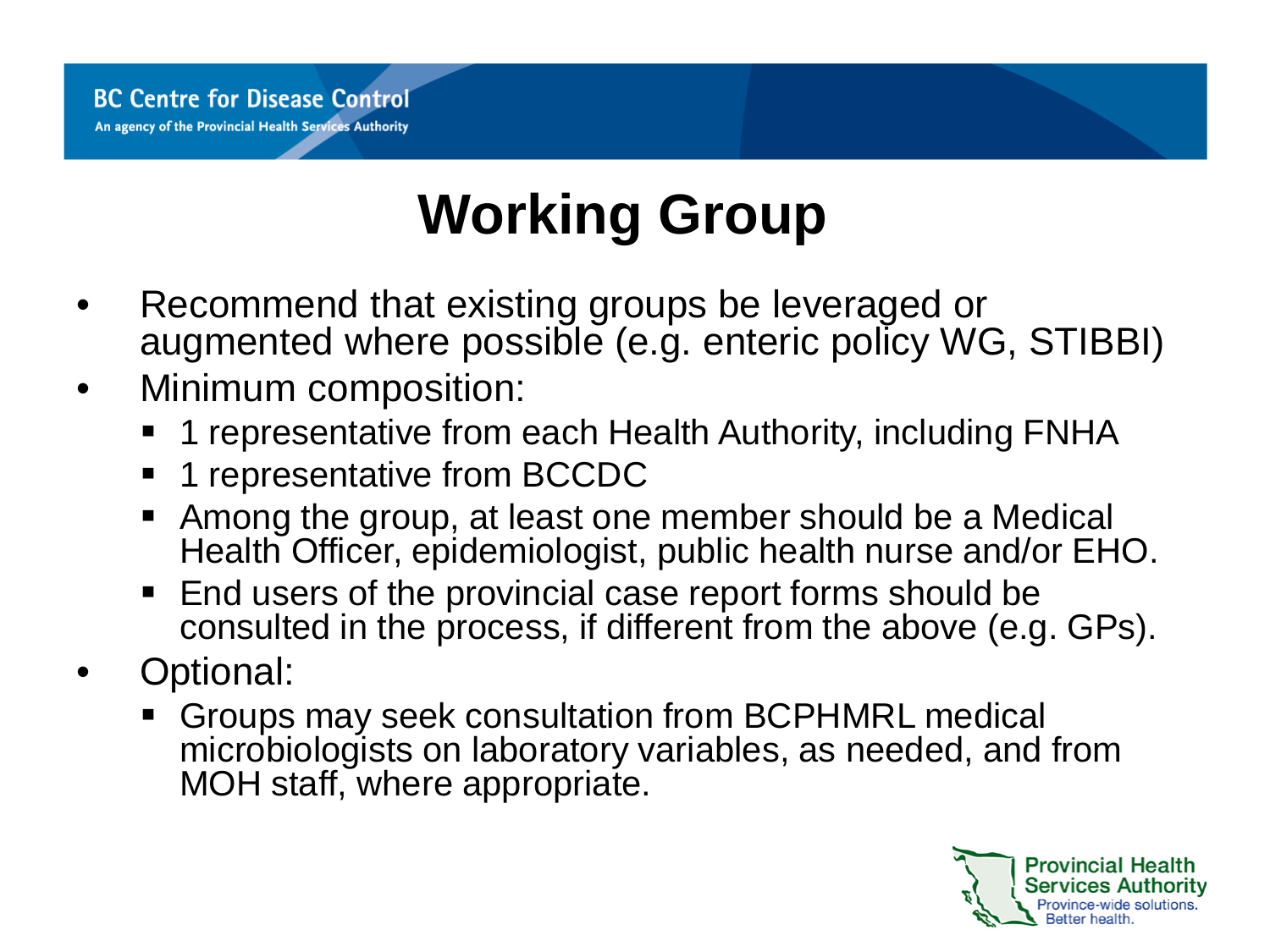## **Provincial Case Report Form Development and Approval Process**



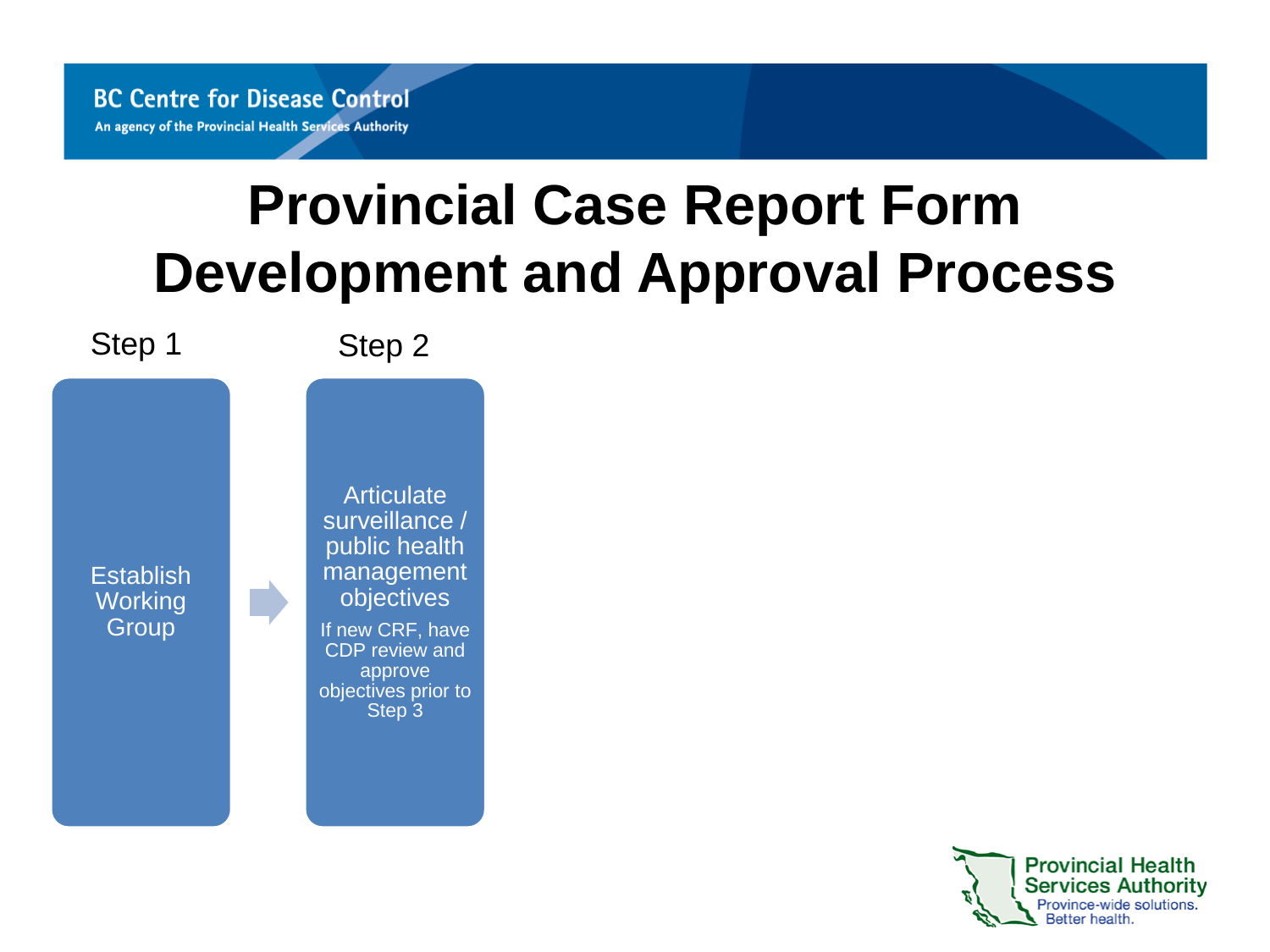## **Establish Objectives**

- Disease-specific objectives may be related to surveillance, public health management, or clinical management
- New CRFs, or those with major changes to surveillance, must have the objectives reviewed and approved by CD Policy prior to defining variables for collection

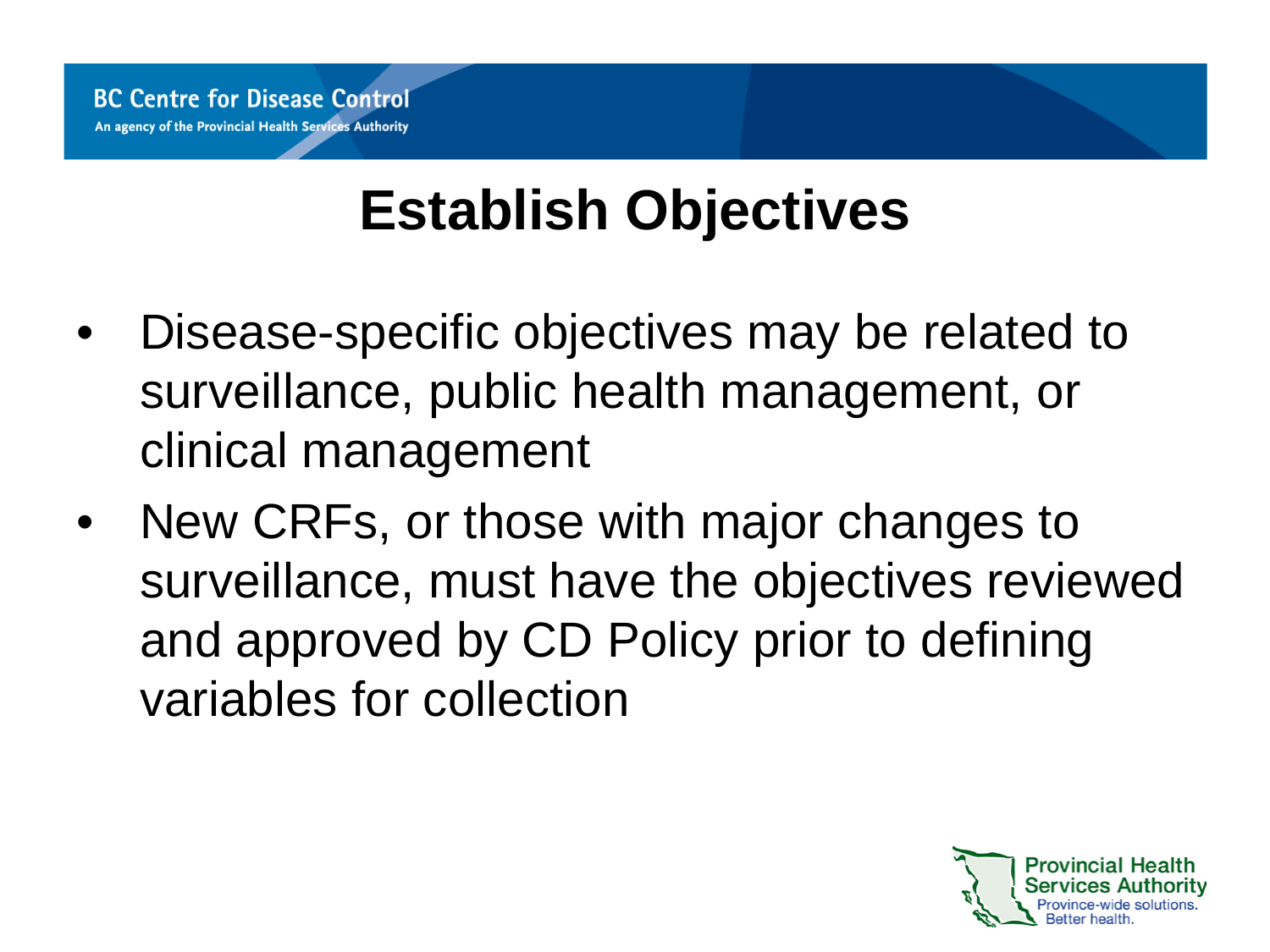## **Provincial Case Report Form Development and Approval Process**



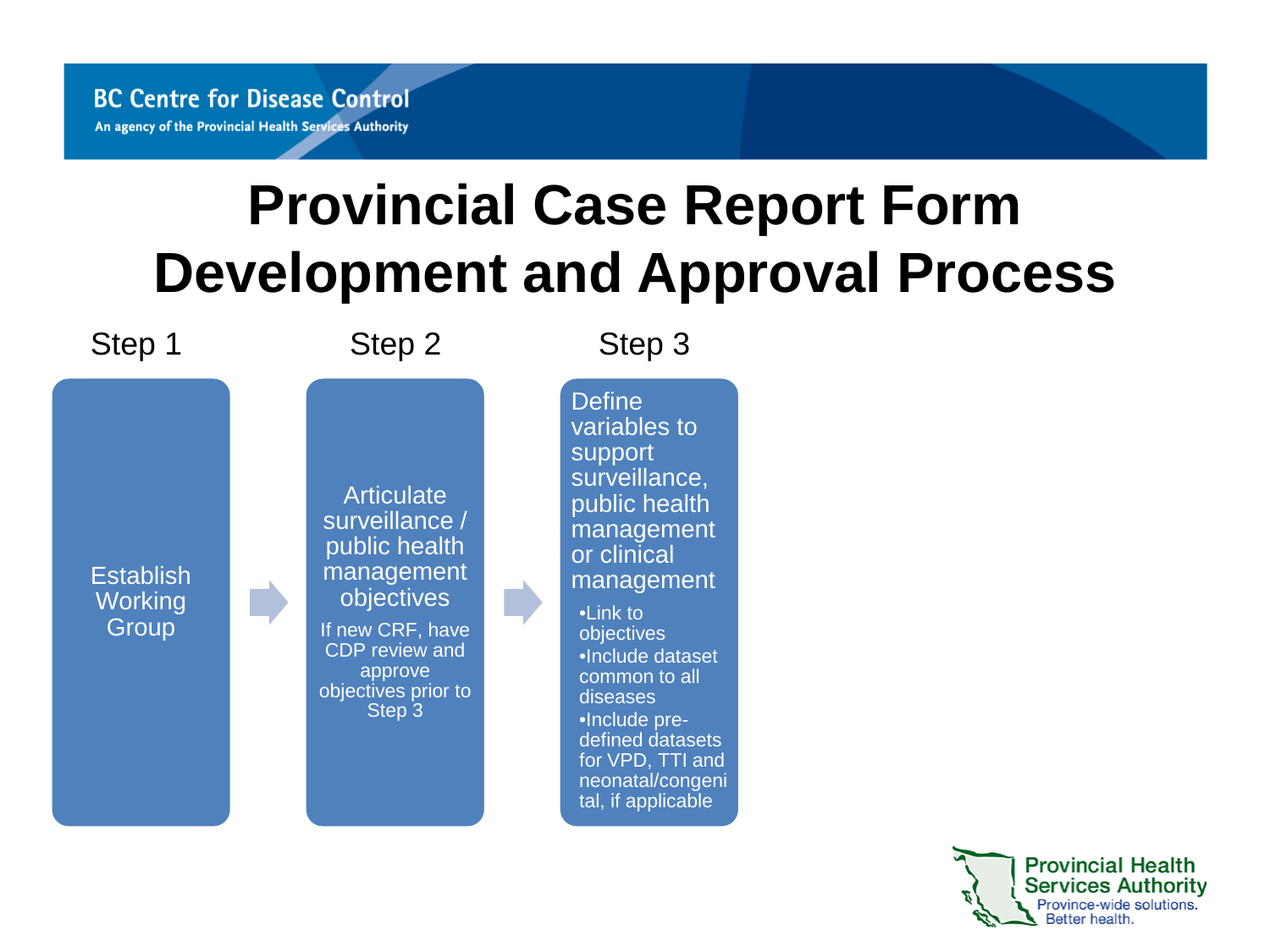## **Define Variables**

- To be included in a CRF, a variable must support at least one of:
	- **Surveillance**
	- Public Health Management
	- Clinical Management
- Each variable is tied explicitly to a main purpose (above) and to the specific objective it supports

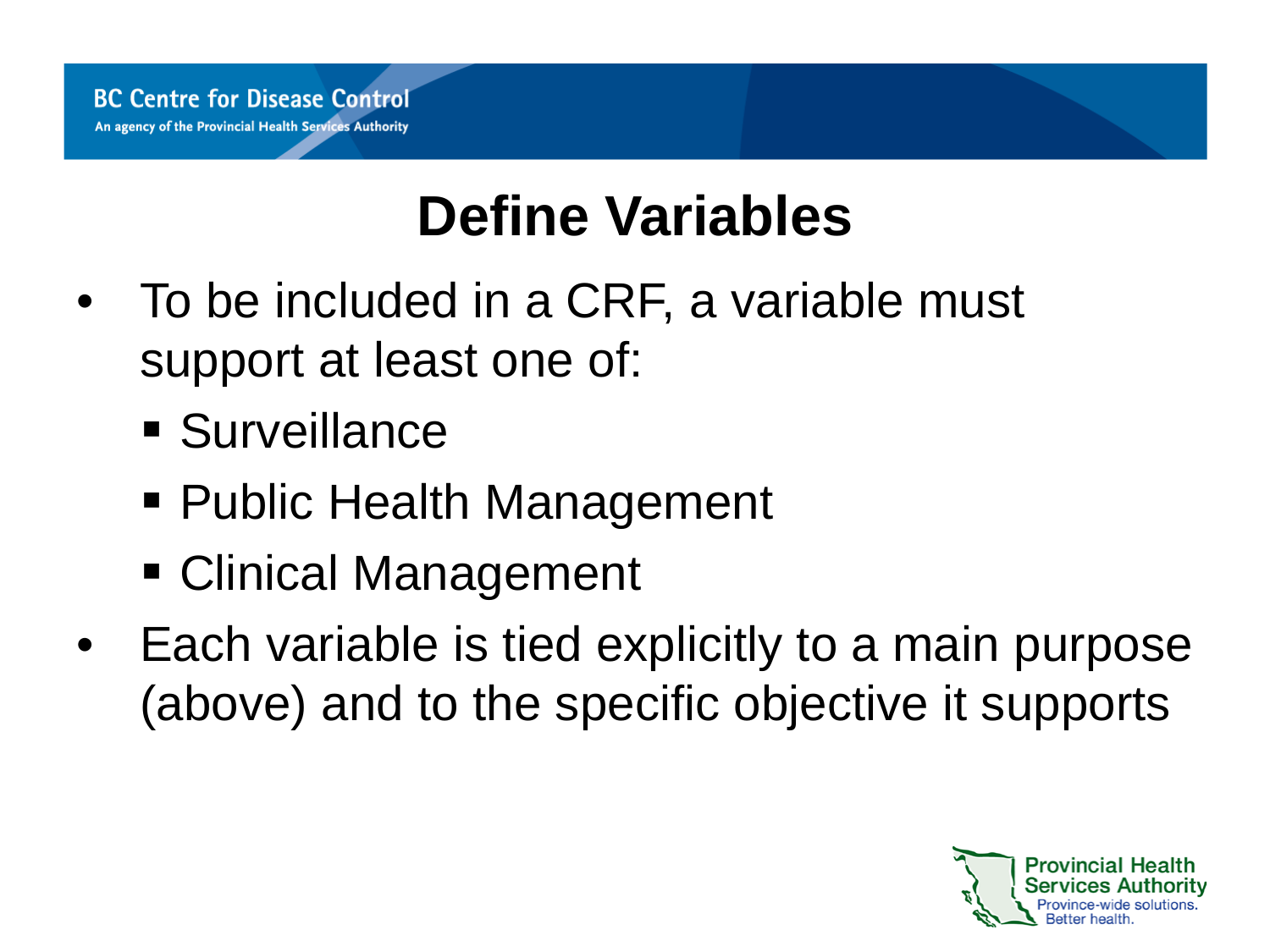## **Pre-defined Variable Sets**

Working groups given pre-defined dataset upon which they will layer any group or disease-specific data requirements

- Data Common to All Diseases (complete)
- Group-specific data requirements
	- To be developed by WGs, as appropriate. For example:
		- o Data Common to VPDs
		- o Data Common to TTIs
		- o Data Common to neonatal/congenital infections
	- Will be approved by CD Policy and made available for other disease-specific working groups

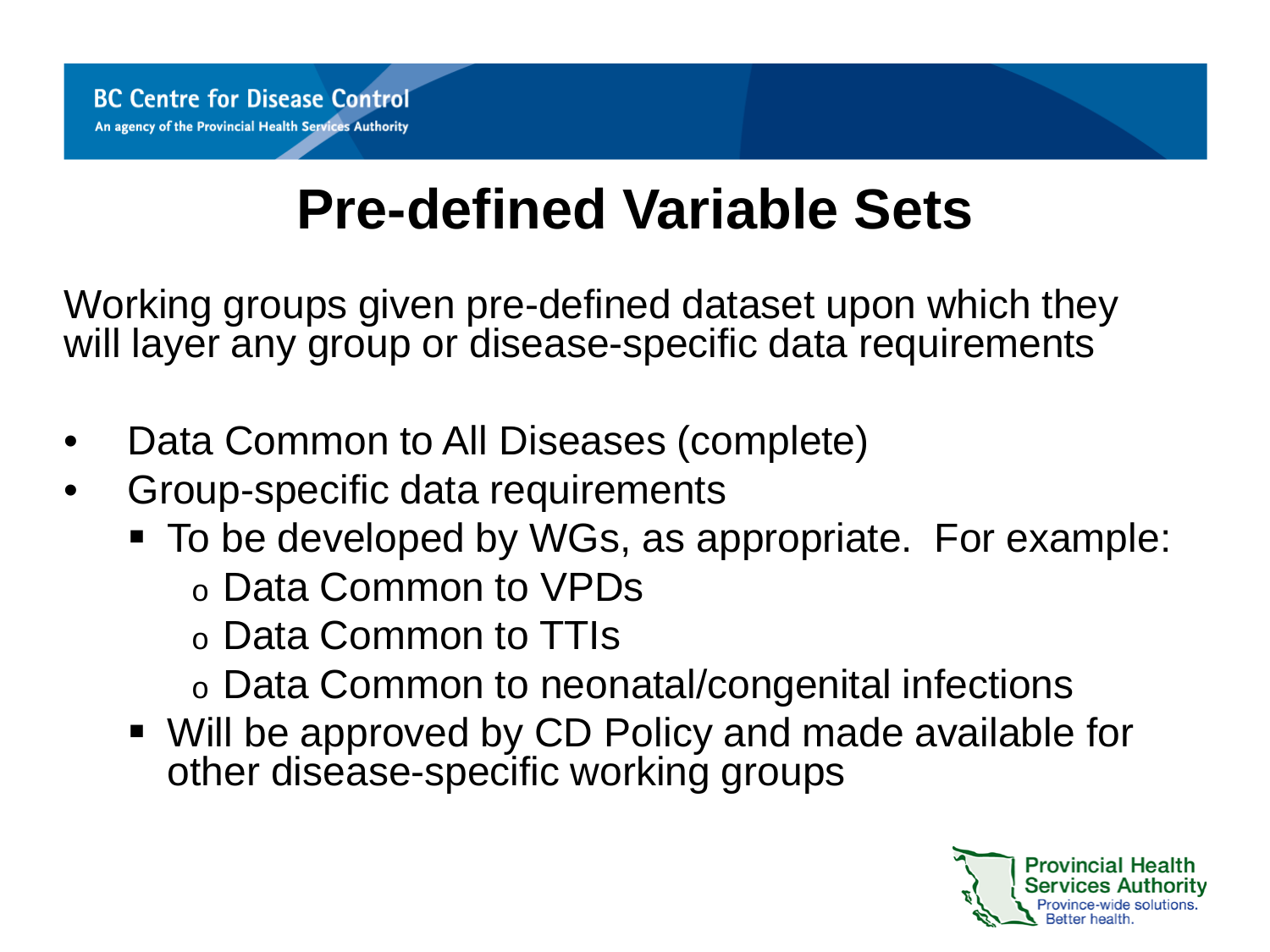**BC Centre for Disease Control** An agency of the Provincial Health Services Authority

## **Minimum Dataset Definitions**

#### Diseases with Provincial CRFs



#### Diseases without Provincial CRFs



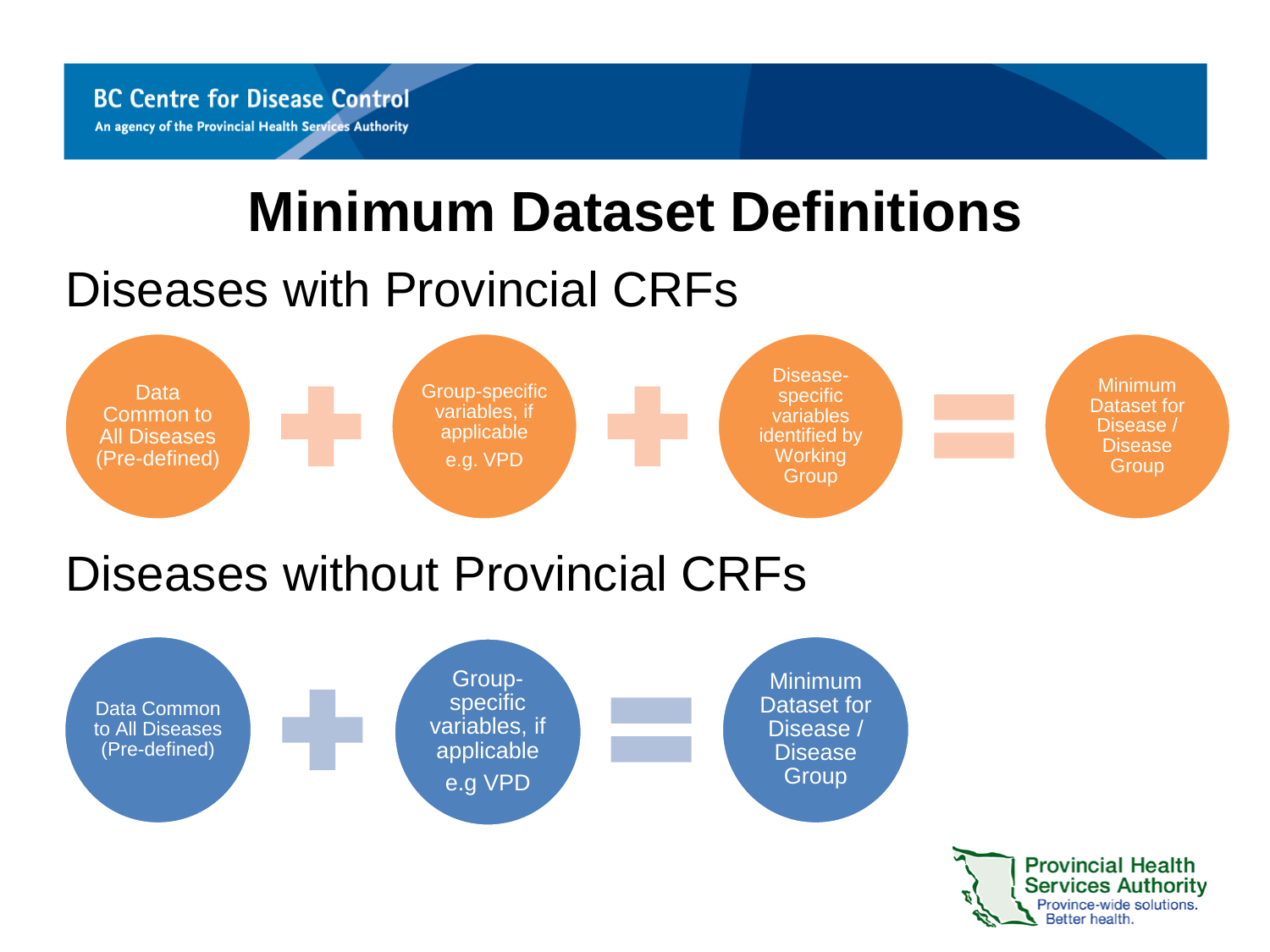## **Data Common to All Diseases**

| <b>Last Name</b>         | <b>Causative Agent</b>             |
|--------------------------|------------------------------------|
| <b>First Name</b>        | Classification                     |
| Date of Birth            | Report Date (received)             |
| Gender                   | <b>Test Name</b>                   |
| Health Care Number (PHN) | Specimen                           |
| <b>Health Region</b>     | <b>Collection Date</b>             |
| City                     | <b>Result / Interpreted Result</b> |
| <b>Postal Code</b>       | Onset date or closest proxy        |
| Disease                  | Aboriginal Data Standard           |

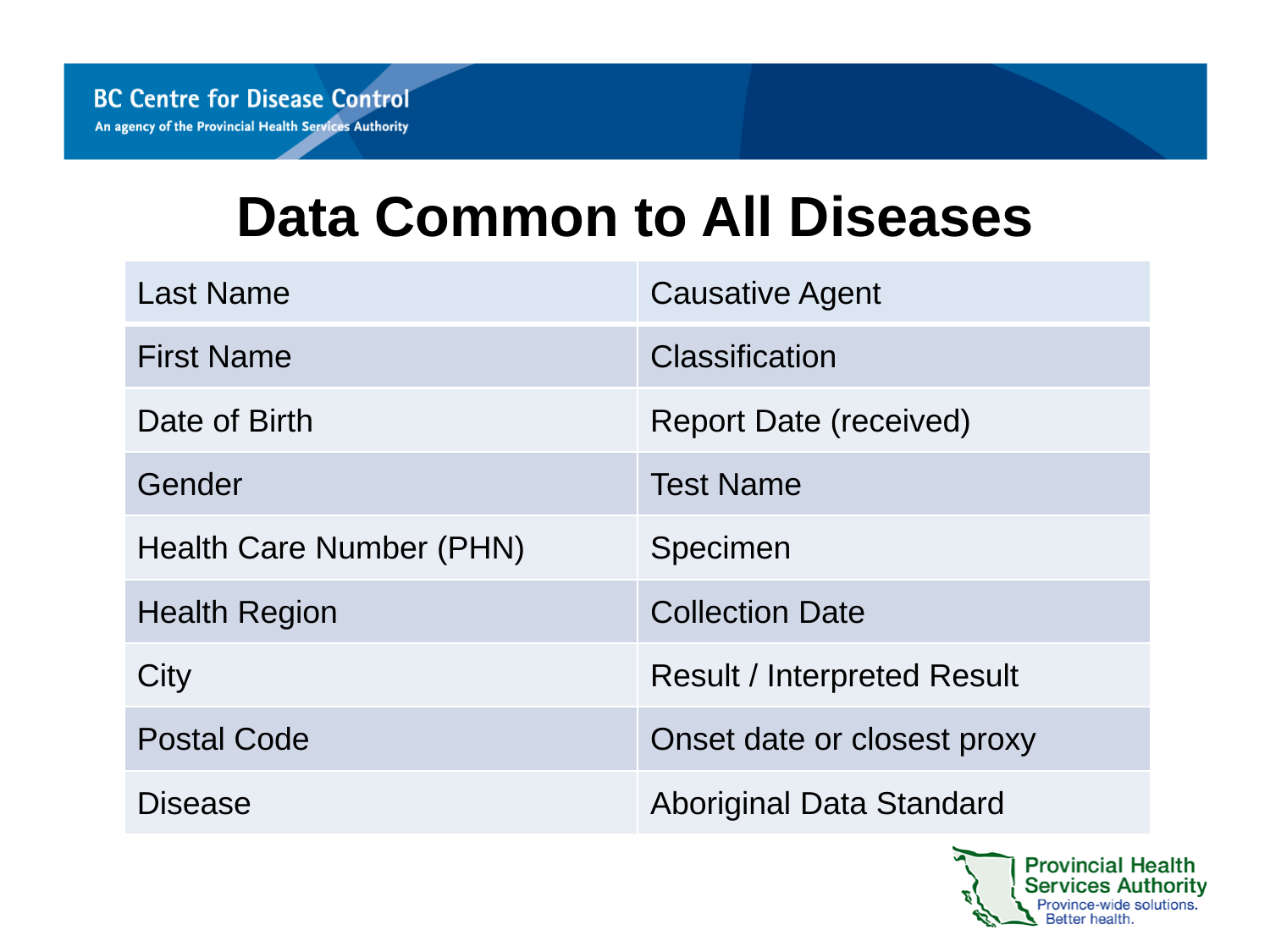## **Recommendations**

- Evidence review be conducted by the working group to identify specific risk factors to be collected on the form
- General quality review be conducted of the variables collected on existing CRFs

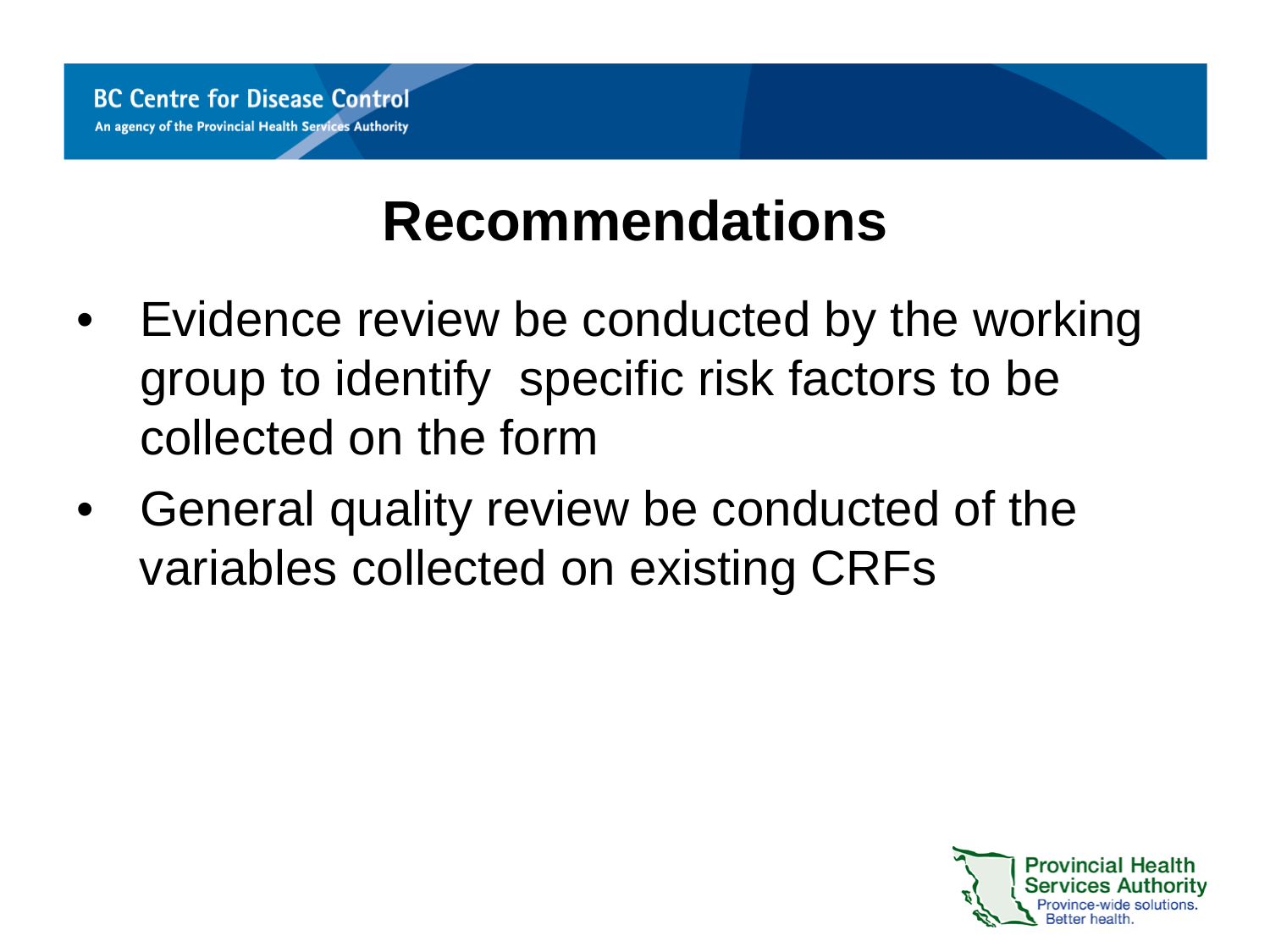**BC Centre for Disease Control** An agency of the Provincial Health Services Authority

## **Assessment Tool**

#### Assessment Tool\Provincial CD Case Report Form Assessment Tool 2015 09 10.xlsx

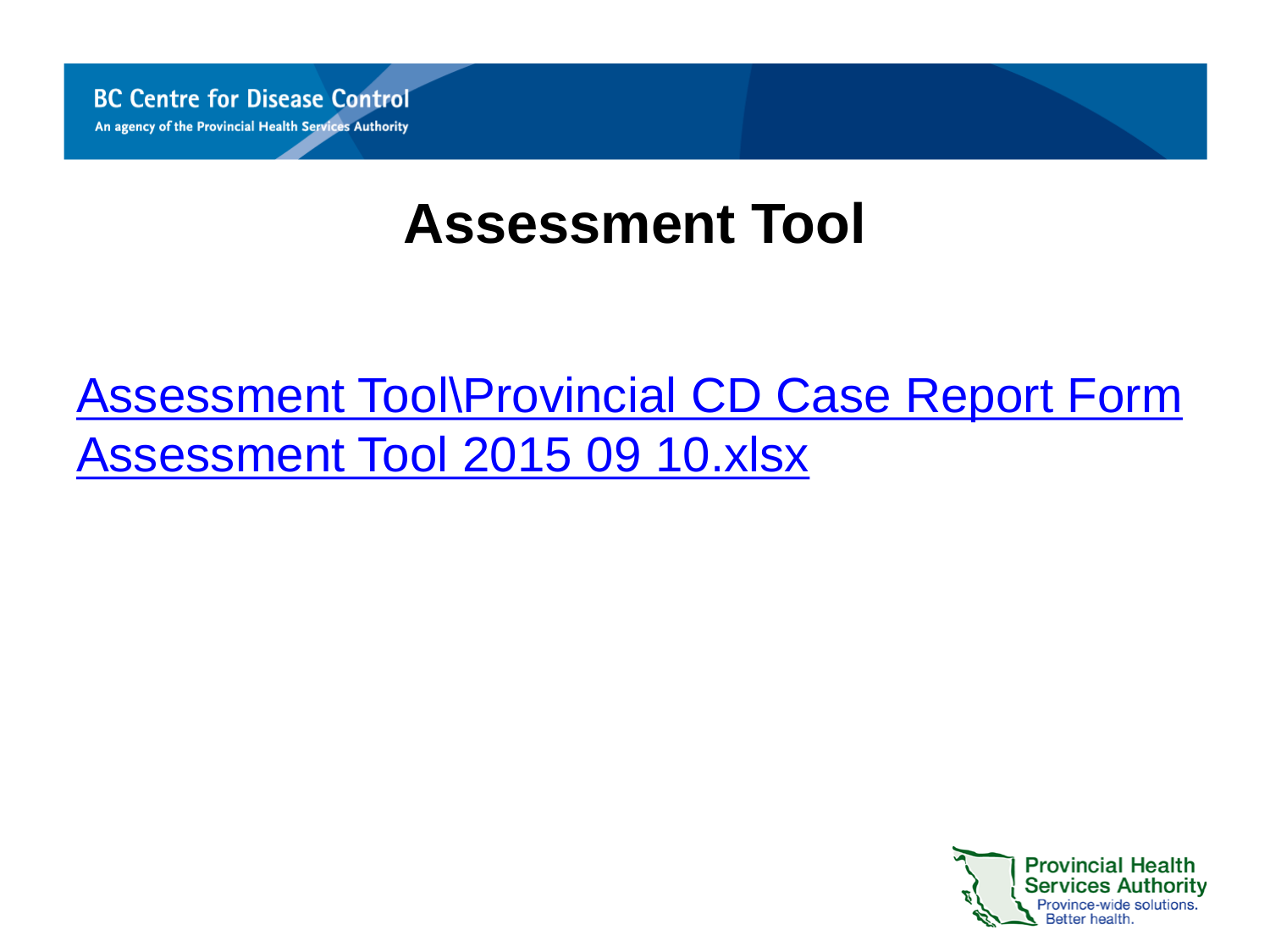## **Sharing Data**

#### The tool specifically captures which data is required to be shared at the provincial level

| Data element |                          | <b>Relates to</b><br>which<br>Objective | <b>Clinical</b>                                                           | Public Health Data needed |  | Data needed |
|--------------|--------------------------|-----------------------------------------|---------------------------------------------------------------------------|---------------------------|--|-------------|
| collected    | Rationale for collection | from Step 2                             | Management^   Management   provincially?*   Surveillance   provincially?* |                           |  |             |
| Last Name    |                          |                                         |                                                                           |                           |  |             |
|              |                          |                                         |                                                                           |                           |  |             |
|              |                          |                                         |                                                                           |                           |  |             |
|              |                          |                                         |                                                                           |                           |  |             |

^ Assumption that data collected regionally for clinical management is never needed provincially

\* Data needed at the provincial level is to be shared using Panorama

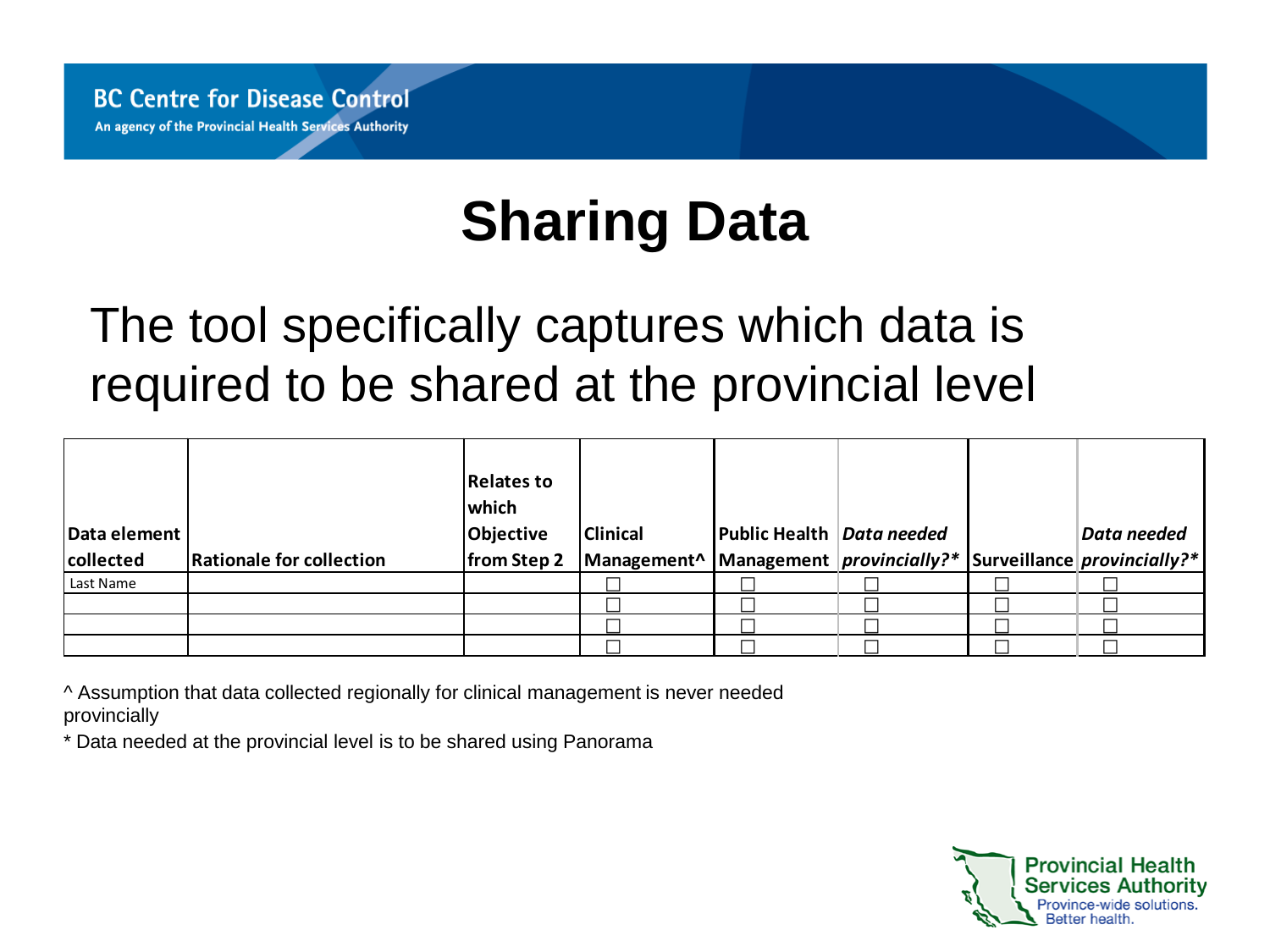## **Provincial Case Report Form Development and Approval Process**



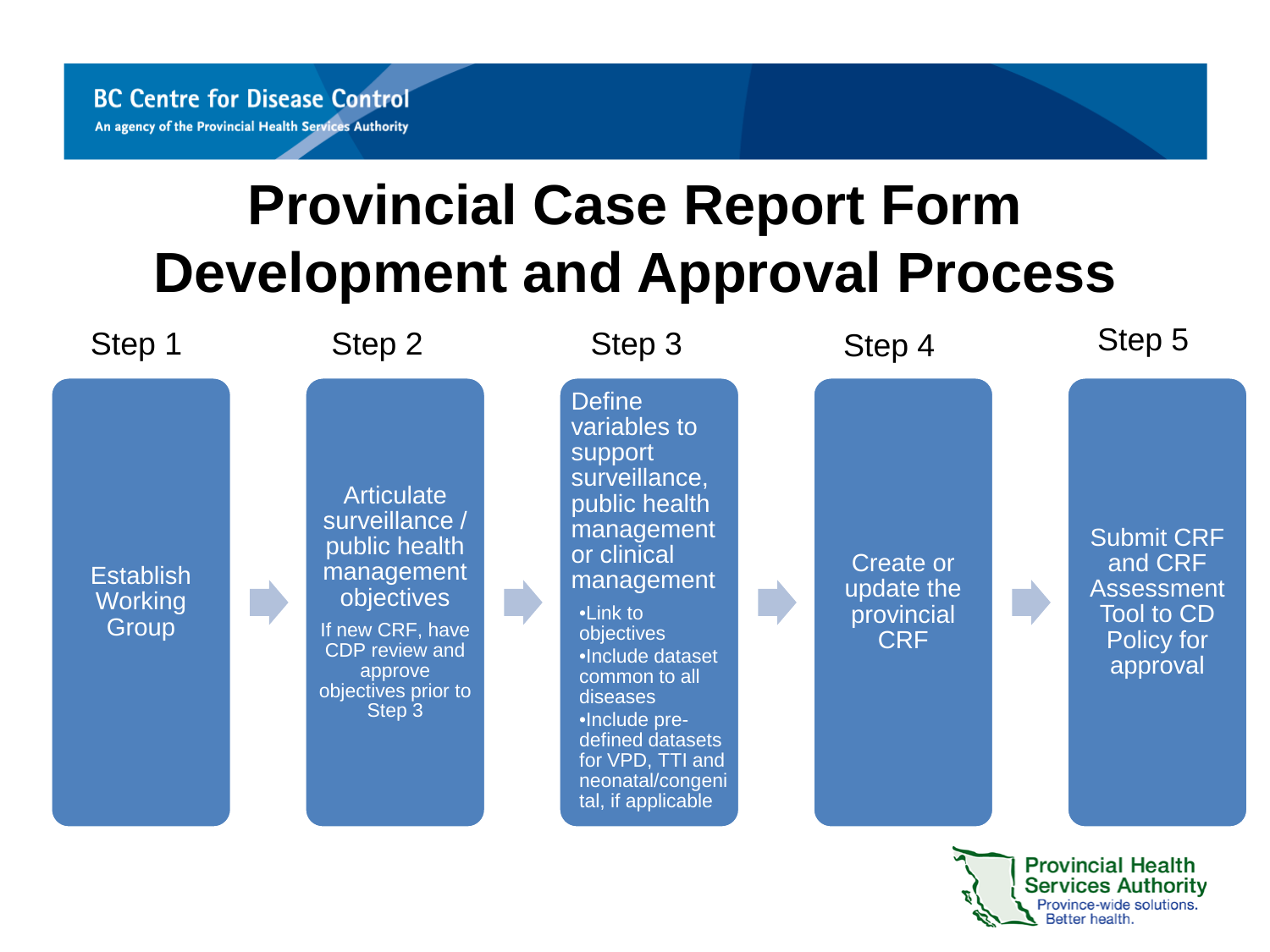## **Decision and Next Steps**

- Recommend CD Policy acceptance of process and tool
- Recommend including the package in the new Surveillance chapter of the CD manual
	- Process
	- Assessment form
	- Core dataset common to all diseases
	- Group-specific datasets, as developed
- Recommend CD Policy confirm that aboriginal data standards (currently included in the 'data common to all diseases') are to be collected for all RCDs
- Working groups to use process to review existing CRFs over the next 1.5 years

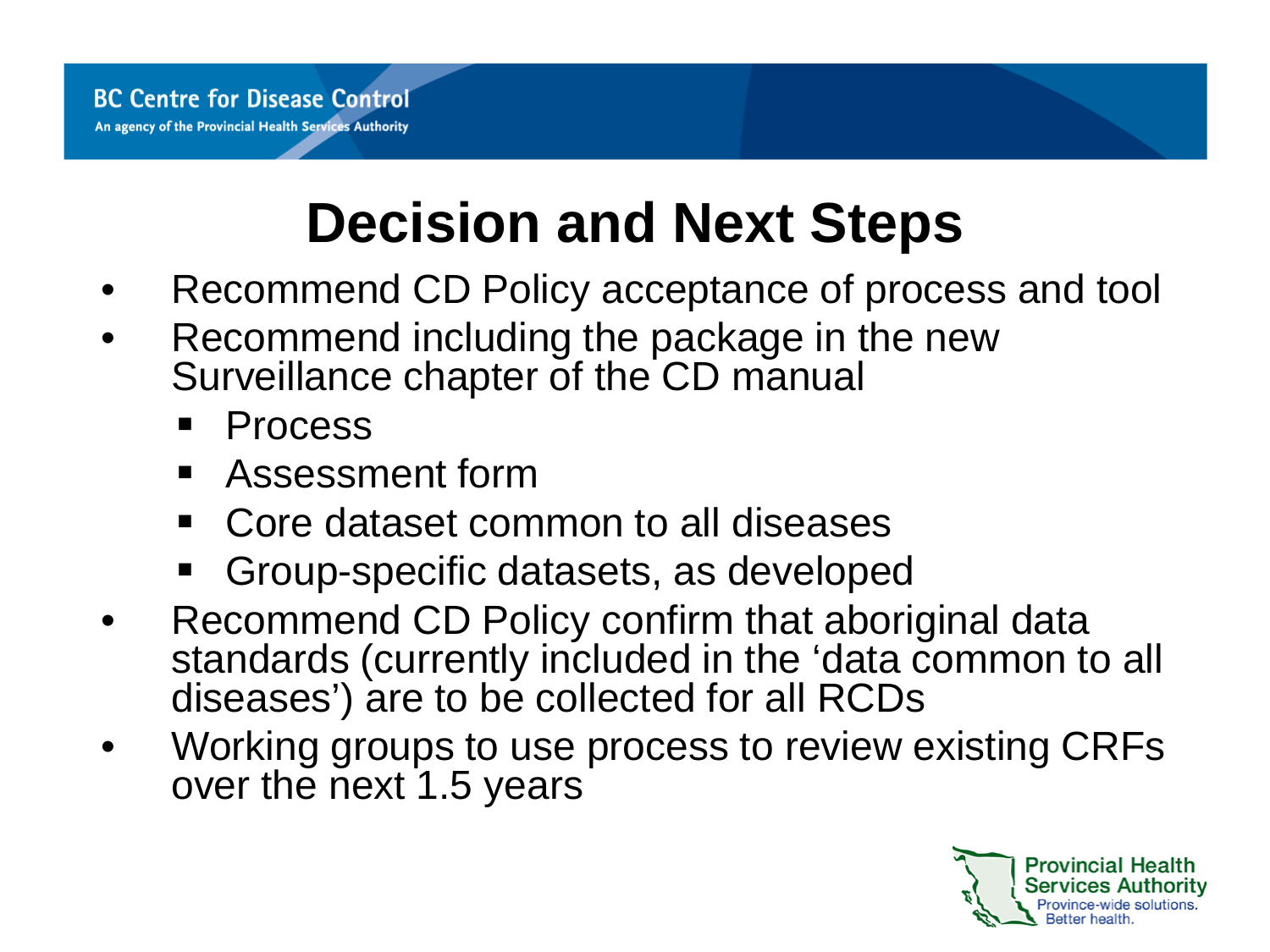## **Schedule of Provincial CRF review**

| Year | Jan                                          | Feb     | Mar | Apr                                                                          | <b>May</b> | June       | Jul | Aug | Sept                                                                                                                                   | Oct        | <b>Nov</b>                | Dec                     |
|------|----------------------------------------------|---------|-----|------------------------------------------------------------------------------|------------|------------|-----|-----|----------------------------------------------------------------------------------------------------------------------------------------|------------|---------------------------|-------------------------|
| 2015 |                                              | Hep B/C |     | ΠB                                                                           |            | <b>SOS</b> |     |     | Diphtheria<br>HIB.<br>Measles, Mumps,<br>Rubella<br>Meningo, invasive<br>Pneumo, invasive<br><b>liGAS</b><br>Strep, group B<br>Tetanus | <b>CJD</b> | <b>AIDS</b><br><b>HIV</b> |                         |
| 2016 | Enterics<br>Shellfish-<br>related<br>illness |         |     | Chlamydia<br>Syphillis<br>PertussisGonnorhea<br>Lymphogranulo<br>ma venereum |            |            |     |     |                                                                                                                                        |            |                           | Vectorborne<br>Zoonotic |

*Calendar months represent the anticipated start date of the Minimum Dataset review process for each disease or disease grouping*

Not yet scheduled: SARI Hepatitis A